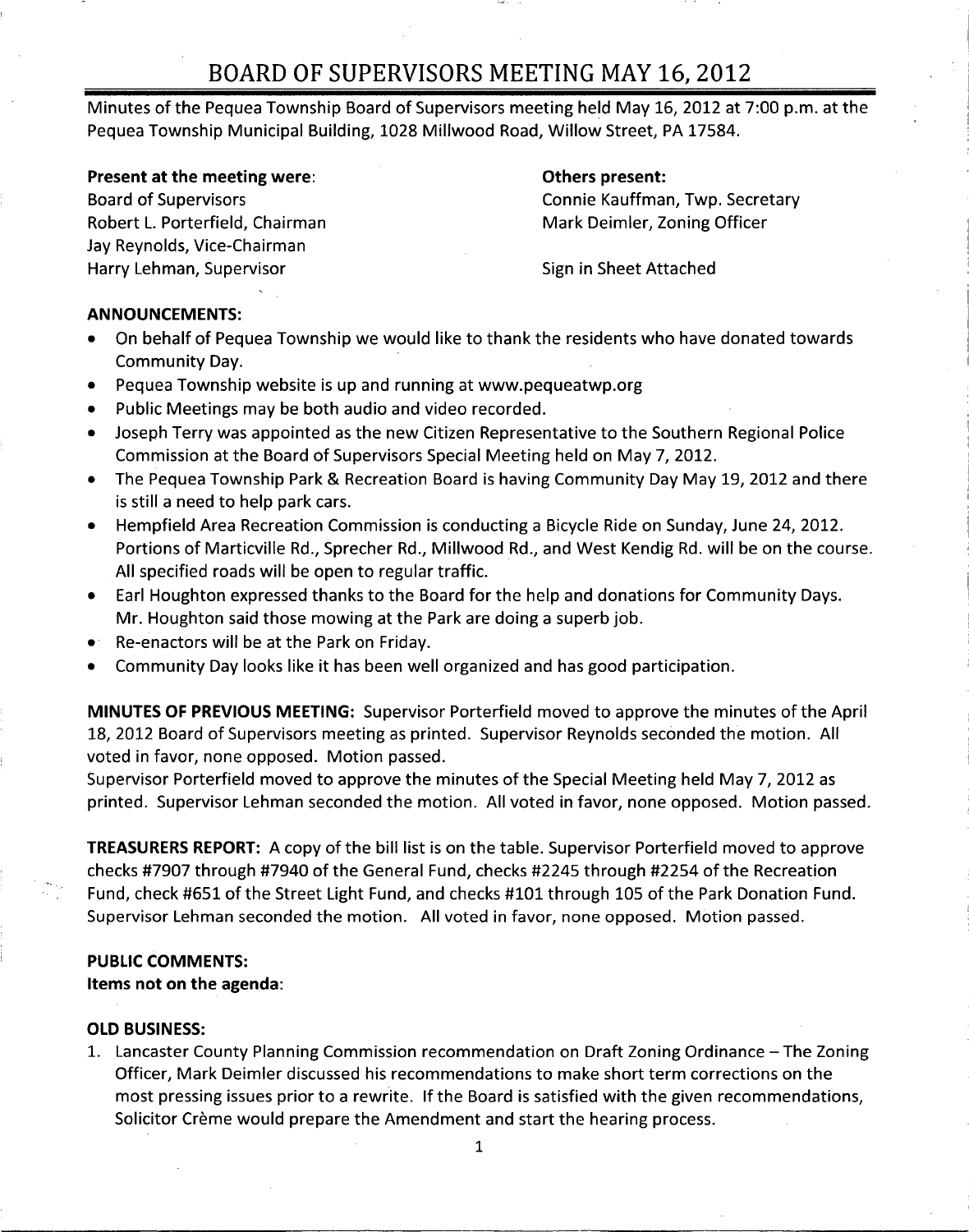Supervisor Lehman moved that we instruct our Township Zoning Officer to contact our Solicitor to make the necessary changes outlined in his letter with reference to the 1992 Zoning Ordinance. Supervisor Reynolds clarified that the letter was transmitted by the email dated May 11, 2012. Supervisor Reynolds seconded it. Supervisor Porterfield clarified that we moved to instruct the Zoning Officer to contact the Solicitor and make the necessary recommended changes as per the letter transmitted. All voted in favor, none opposed.

Mr. Deimler referenced his email to the Board dated May 15, 2012 and explained the two steps letter transmitted. All voted in favor, none opposed.<br>Mr. Deimler referenced his email to the Board dated May 15, 2012 and explained the two step<br>needed to rewrite the Zoning Ordinance with a cost of approximately \$32,000 finish. Supervisor Lehman explained that we have about the same amount of money budgeted for new ordinances and new ordinance engineering. Mr. Deimler mentioned the Board should keep in mind that the township will be required by year end to update the Stormwater Management Ordinance to bring it into compliance and there will be <sup>a</sup> cost for that. Jackie Johns asked if these new submissions went to the Planning Commission for any public comment and review?

Mr. Deimler explained the process: the preparation of the Amendment, the Amendment goes to the Planning Commission for their comments, the Amendment goes to Lancaster County Planning Commission for their comments, then back to the Board for <sup>a</sup> hearing.

Supervisor Porterfield moved to authorize the Solanco Engineering Firm to commence the process to amend the 2005 Pequea Township Comprehensive Plan and to concurrently prepare <sup>a</sup> Draft Zoning Ordinance which includes all required legal and planning aspects. The costs shall be as generally outlined in the email to the Pequea Township Board of Supervisors from Solanco Engineering dated May 15, 2012. Supervisor Lehman seconded the motion. Supervisor Porterfield asked if we need to enter into <sup>a</sup> contract with Solanco Engineering since this is outside Engineering dated may 15) 2012: Supervisor Emman Second<br>Porterfield asked if we need to enter into a contract with Sc<br>the parameters of the Zoning Officer's job as we hired him.

Supervisor Porterfield made <sup>a</sup> secondary motion that Pequea Township authorize the Township Solicitor to develop <sup>a</sup> contract with Solanco Engineering for this work to be completed. Supervisor Reynolds seconded the motion. All voted in favor, none opposed. The Chair then called the vote on the main motion on the floor, all voted in favor, none opposed.

- 2. Southern Lancaster County Inter-Municipal Agreement (EMC) next meeting May 23, 2012 -Supervisor Reynolds said the meeting will be held at Martic Township at 7:00 p.m. and he expects to have <sup>a</sup> draft agreement to review several days before the meeting.
- 3. Millwood Road Parallel Stormwater Management Supervisor Porterfield explained the offer by<br>PennDOT to install a new system in there. Supervisor Lehman pointed out that Pequea<br>Township's responsibility will be to maint PennDOT to install <sup>a</sup> new system in there. Supervisor Lehman pointed out that Pequea 361-2012 to authorize Robert Porterfield to sign the Drainage Structures Maintenance Agreement between Pequea Township and PennDOT. Supervisor Reynolds seconded the motion. All voted in favor, none opposed.
- 4. Penn Grant Rd. & Millwood Rd. Intersection Supervisor Porterfield gave an update on the PennDOT traffic study that was conducted and how their results indicated the conditions for <sup>a</sup> multi-way stop sign were not met.
- 5. Willow Street Planning Study Letter of Support to Lancaster County Planning Commission —After discussion, Supervisor Porterfield moved to authorize the secretary to prepare <sup>a</sup> letter of support to Lancaster County Planning Commission for a study of converting the PA 272 one-way to twoway for the Willow Street Village Renewal Plan. Supervisor Reynolds seconded the motion.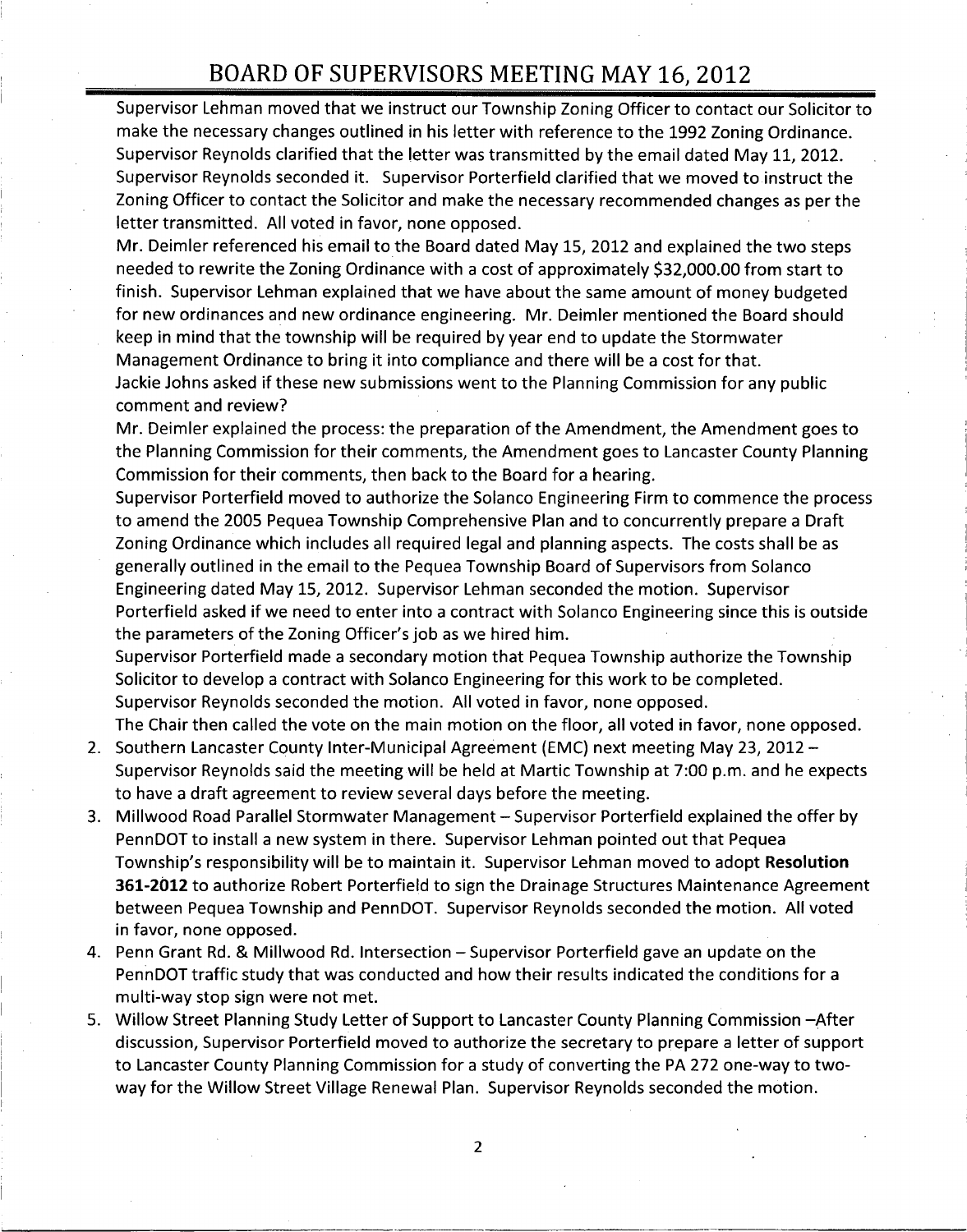Supervisor Lehman suggested letters of this nature be signed by all three Supervisors. All voted in favor, none opposed.

### NEW BUSINESS:

- 1. Ag Security and Ag Preserve Request for the farm at <sup>1029</sup> Millwood Rd. Zoning Officer, Mark Deimler explained the two options to the Board: 1. Standard procedure, and 2. 180 -day procedure.
	- Mr. Jeff Frey, owner of the property, stated the 180 -day time frame is fine.
- 2. George Desmond Rezoning Request Mr. Deimler explained the request to rezone from Ag back to R-2 and needs approval to start the process. Both the Zoning Officer and the Solicitor suggest the hearing be held at <sup>a</sup> special meeting for that purpose. Supervisor Porterfield moved to authorize the Zoning Officer to process the petition in

accordance with Section 2101 of the Zoning Ordinance. Supervisor Reynolds seconded the motion. All voted in favor, none opposed.

- 3. MS4 PAG13 Renewal Intent Documents Supervisor Porterfield moved to authorize the Township Engineer to proceed with the MS4 -PAG13 Renewal Intent Documents Project which must be submitted to PA -DEP by September 14, 2012. Supervisor Lehman seconded the motion. All in favor, none opposed. Frame Proceed with the MS4-F<br>must be submitted to PA-DEP by September 14<br>All in favor, none opposed.<br>4. Community Day Donation to Lititz Sportsman's<br>to authorize a \$500.00 donation from the Com
- 4. Community Day Donation to Lititz Sportsman's Association for trout Supervisor Lehman moved to authorize a \$500.00 donation from the Community Day Donation Fund to the Lititz Sportsman's Association, Ltd. Supervisor Reynolds seconded the motion. All voted in favor, none opposed.
- 5. Corn Wagon Supervisor Lehman moved to authorize Roadmaster Porterfield to contact the owners of the Corn Wagon to discuss ways to improve traffic conditions at their place of business. Supervisor Reynolds seconded the motion. After discussion, all voted in favor, none opposed.

### ADDENDUM:

1. Central PA Leukemia and Lymphoma Society Fundraiser — Supervisor Lehman explained the Cowpie BINGO fundraiser recommended by the Park and Rec Board. Supervisor Lehman moved that we allow the Central PA Leukemia and Lymphoma Society Fundraiser to be held July 21, 2012 under the following conditions: 1. The event does not exceed 299 people, and 2. The Lymphoma Society representative be in contact with the Park and Recreation Board to make sure matters are handled properly. Supervisor Reynolds seconded the motion. All voted in favor, none opposed.

### DEPARTMENTAL REPORTS:

Road Crew - Report on file.

Zoning/Code Officer  $-$  Report on file.

Southern Regional Police Department —April Monthly Report is on the table. Officer Blank gave the report.

Southern Regional Police Commission — April Meeting Minutes are on the table.

Southern Lancaster County Inter-Municipal Council - Supervisor Reynolds said the April and May meetings were canceled.

Emergency Management Coordinator —

ADVISORY BOARD REPORTS:

3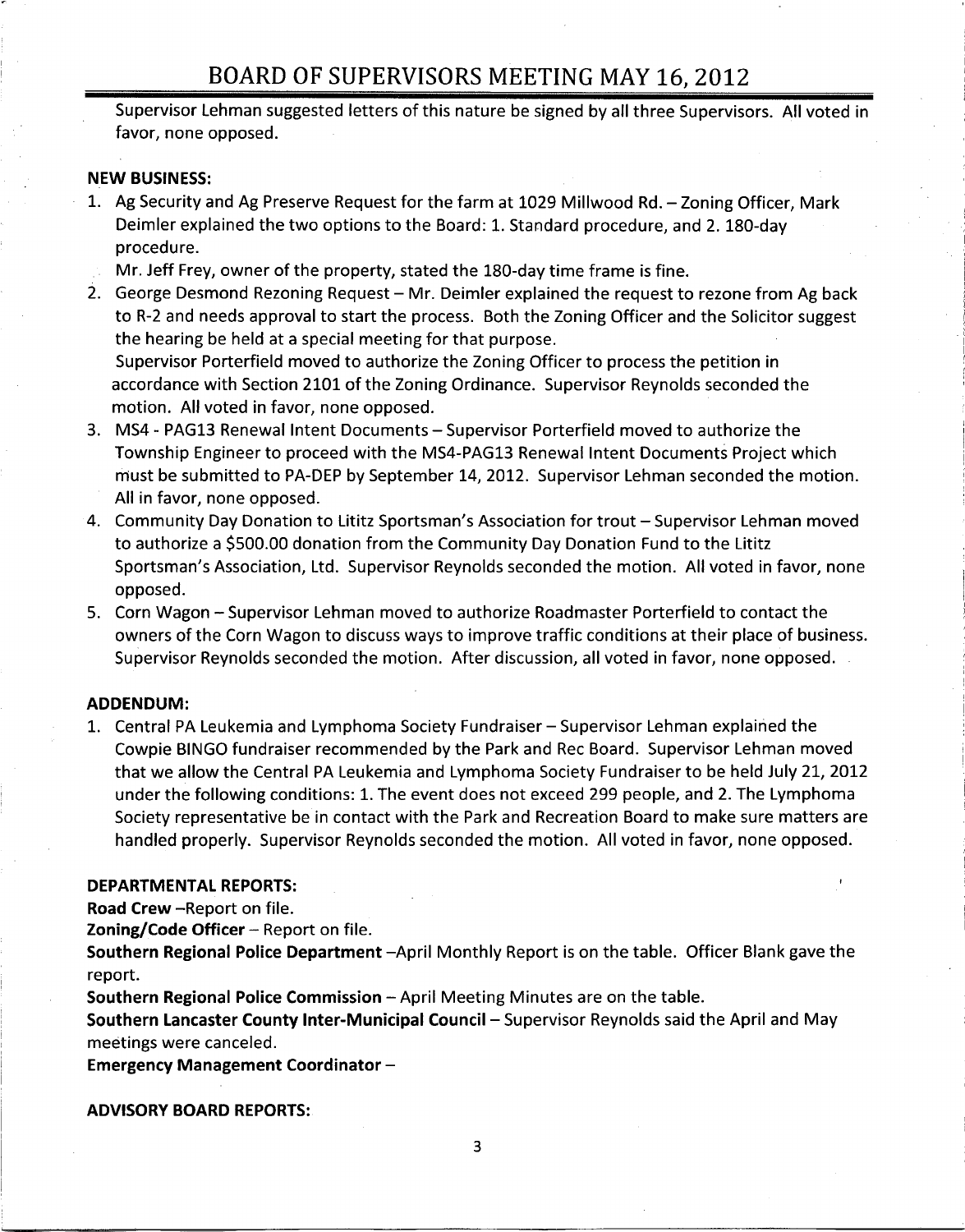Pequea Township Planning Commission — Meeting held May 3, 2012. Pequea Township Zoning Hearing Board — Meeting held May 1, 2012. Pequea Township Park & Recreation Board - Meeting held May 9, 2012. Minutes are on the table.

Jackie Johns asked if the revision of the Comprehensive Plan automatically triggers the 537 Plan? Mr. Deimler replied that it could, but in this case we are only doing <sup>a</sup> minor amendment to the Comprehensive Plan, therefore the current Act 537 Plan is adequate. Jeff Frey apologized to Roadmaster Porterfield for the oil mark on Radcliffe Road due to an equipment failure.

MEETING ADJOURNED: The meeting adjourned at 8:01 p.m.

Respectfully submitted,

Consider A

Connie Kauffman, Township Secretary